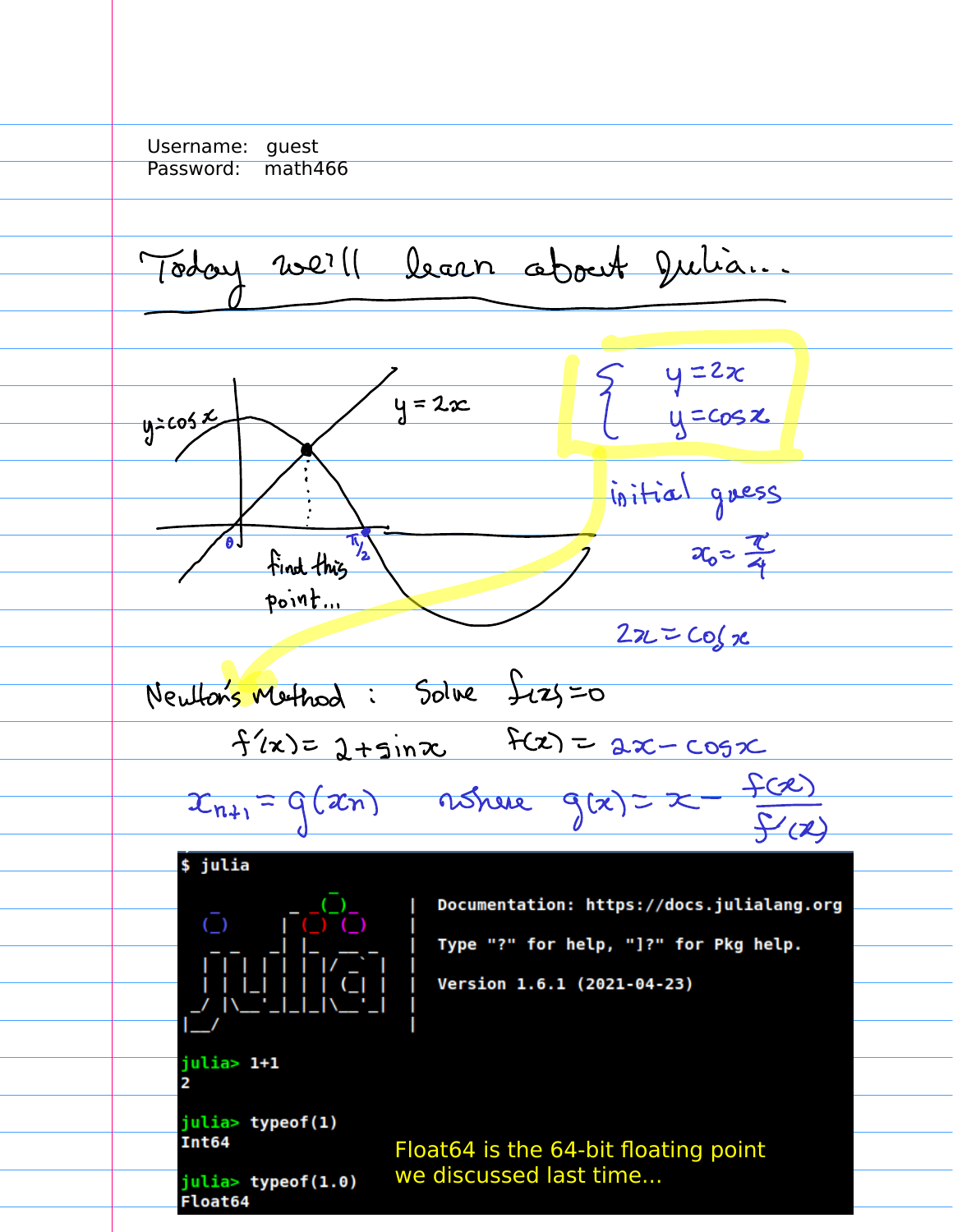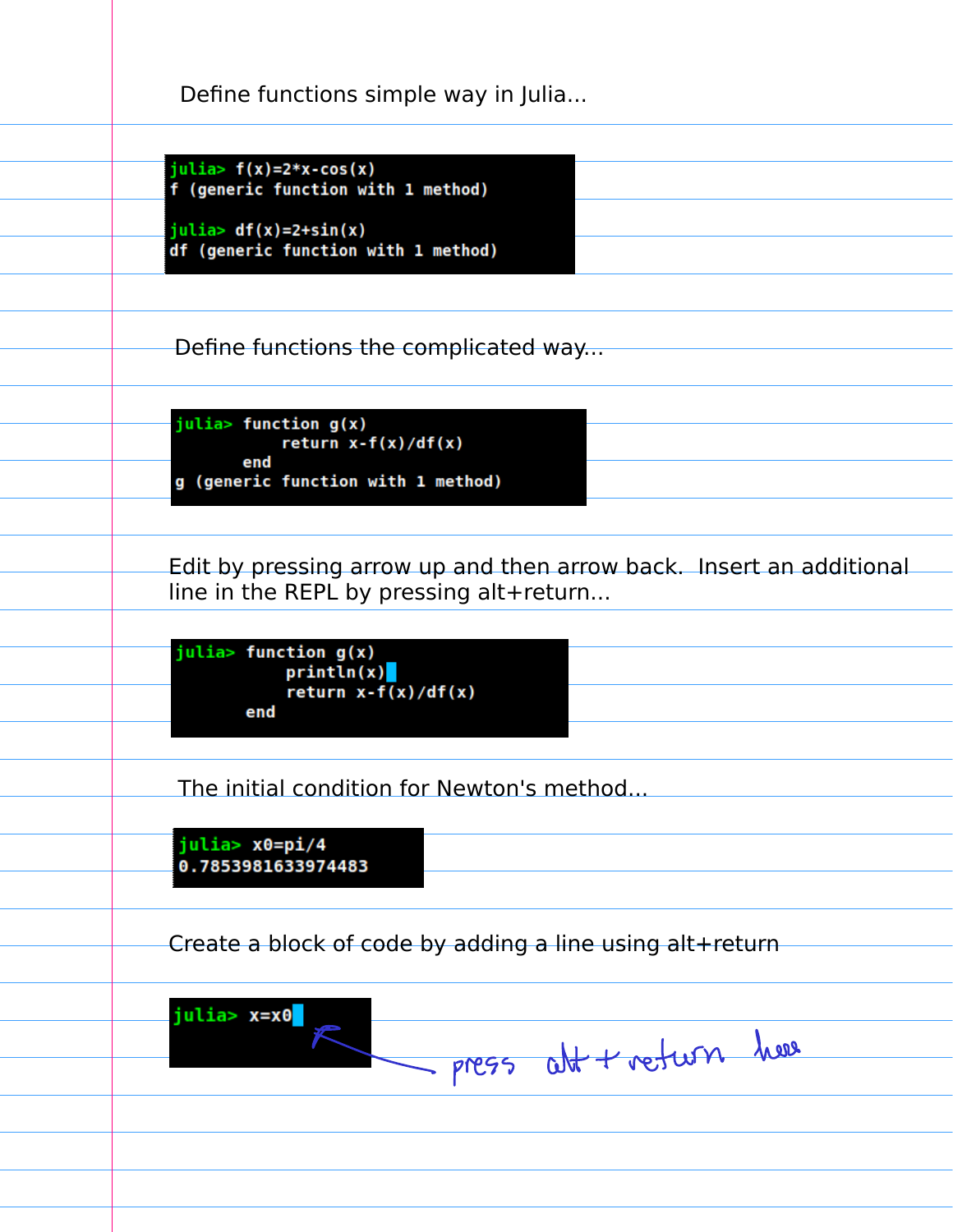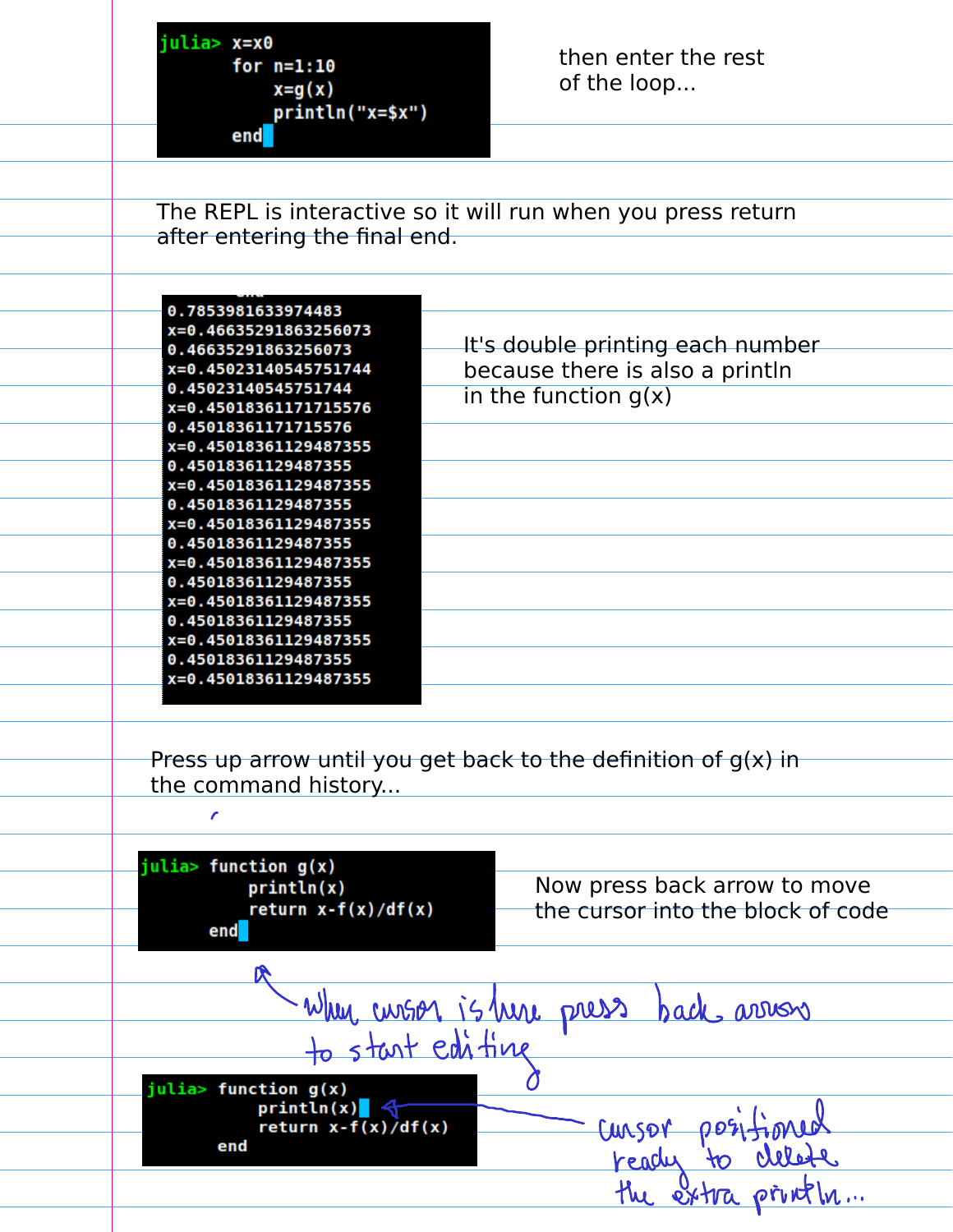$j$ ulia> function g(x) $\blacksquare$ return  $x-f(x)/df(x)$ end

After deleting the extra println using the backspace key press return to evaluate the new definition of  $q(x)$ 

Now press up arrow to get back to the loop and press return again to execute it...

| julia> x=x0           |          |
|-----------------------|----------|
| for $n=1:10$          |          |
| $x = g(x)$            |          |
| println("x=\$x")      |          |
| end                   |          |
| x=0.46635291863256073 | 7MG1     |
| x=0.45023140545751744 | actually |
| x=0.45018361171715576 |          |
| x=0.45018361129487355 |          |
| x=0.45018361129487355 |          |
| x=0.45018361129487355 |          |
| x=0.45018361129487355 |          |
| x=0.45018361129487355 |          |
| x=0.45018361129487355 |          |
| x=0.45018361129487355 |          |
|                       |          |

Julia also has the ability to work with extended precision arithmetic, similar to Python. Simply change the definition of x0 to be a big number. Then the change is dynamically propagated throughout the program...

julia> x0=big(pi)/4 0.7853981633974483096156608458198757210492923498437764552437361480769541015715495

julia> typeof(x0) **BigFloat** 

The type is no longer Float64, but instead a number with lots of digits.

It is possible to adjust how many digits the big numbers used...up to hundreds, thousands and hundreds of thousands...one won't set any world records for computing the number of digits in pi, but one can definitely obtain far more digits than anyone would ever want...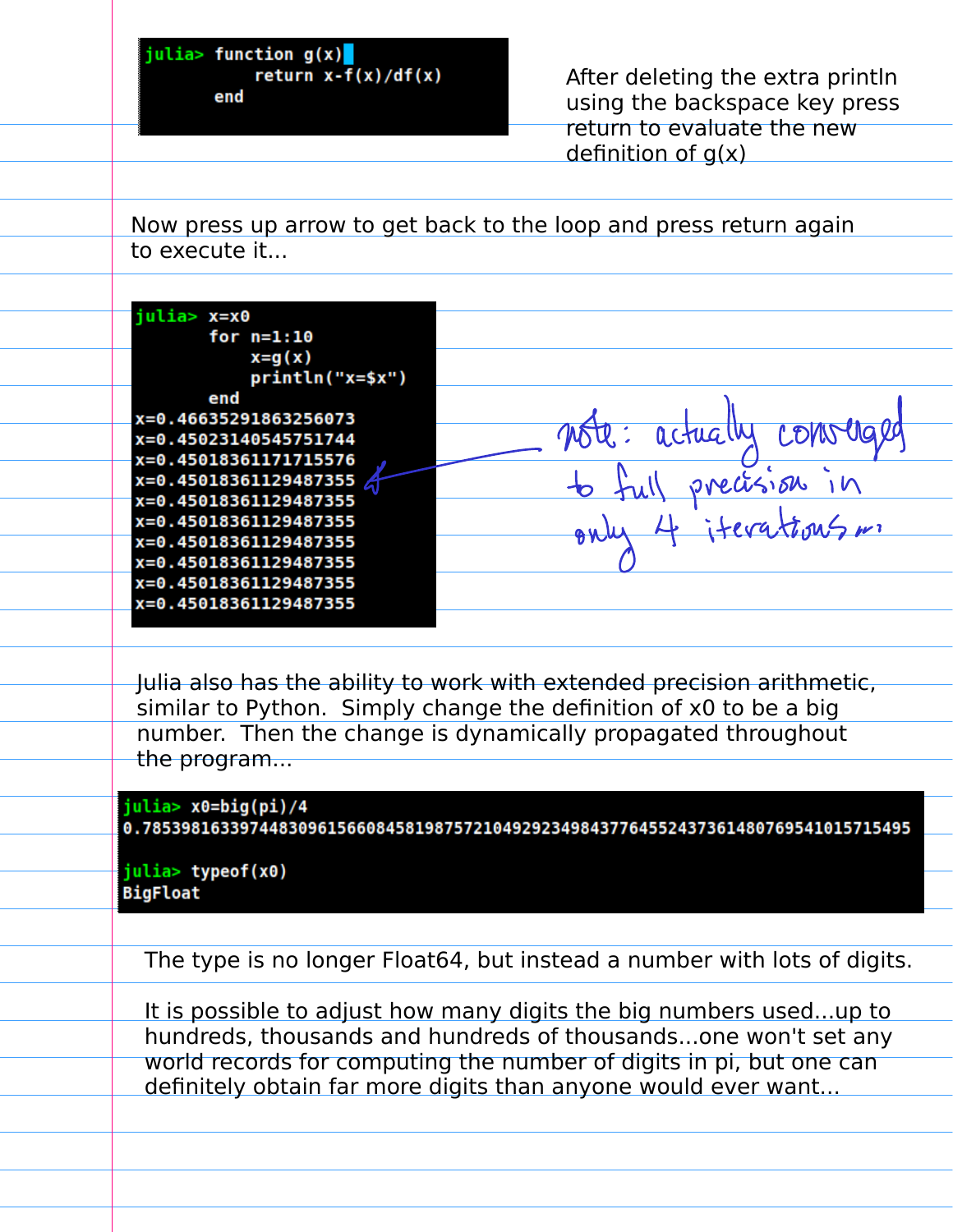Press up arrow to run the loop again...

| julia> x=x0                                                                       |
|-----------------------------------------------------------------------------------|
| for $n=1:10$                                                                      |
| $x = g(x)$                                                                        |
| println("x=\$x")                                                                  |
| end                                                                               |
| x=0.46635291863256070164223672823283818362819460651399497180747444734038975027    |
| ix=0.45023140545751743334099168023586906365565231778848834812450621107834382362   |
| 1387€3274518606855481387 1717155727235093434056042626518834941470610819227451860  |
| ix=0.45018361129487357306950519613642146551953111318608243601136748723118723795   |
| i x=0.450183611294873573036538696762681827320337417037955188355053688888035722388 |
| i x=0.45018361129487357303653869676268182732013650172305543401505849136364156698  |
| x=0.45018361129487357303653869676268182732013650172305543401505849136364156698    |
| ix=0.45018361129487357303653869676268182732013650172305543401505849136364156698   |
| ix=0.45018361129487357303653869676268182732013650172305543401505849136364156698   |
| ix=0.45018361129487357303653869676268182732013650172305543401505849136364156698   |
|                                                                                   |

hote the extra

shift needed

for the terminal

The fact that only two more iterations for a total of six are needed to obtain all the digits illustrates how fast Newton's method converges...

The number os significant digits doubles at each iteration...

If you exit Julia, the workspace is cleared...Let's copy everything with the mouse into an editor for safe keeping...

Note, we actually did this little bit at a time during class, but you can always scroll back through the terminal session or use the up arrow key to review all the commands you've typed...

When copying text from the terminal window use  $ctrl+shift+c$ to put things in the mouse...

When pasting text into the editor using  $ctr+v$ 

It's often easier to work the other way...typing everything into the editor to begin with and then pasting things into Julia as needed.

When copying text from the editor use  $ctr$ 

When pasting text into the Julia terminal use  $ctr$  + shift +  $v$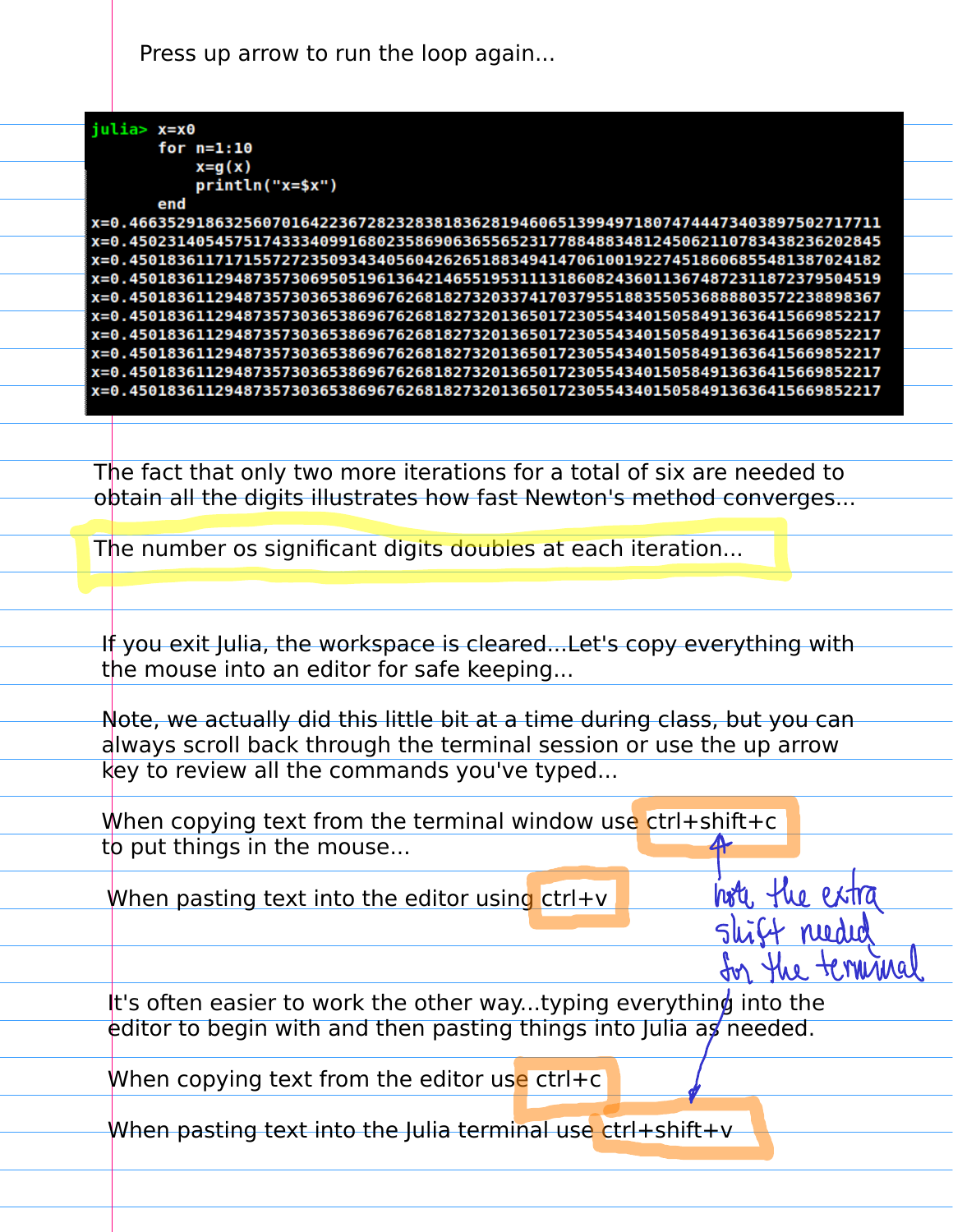Here is the file from the editor...this file is also available by clicking on the link from the class webpage...



Save the file newton.jl in a folder called sep02 to keep our work for the class organized...note that since we are using the guest account in the computer lab today, all our work will be lost when the computer reboots, but never mind...I'll post it on the web...

## julia> exit() \$

Use exit() to quit Julia... you can also type ctrl-d to exit...

Now, lets change to the sep02 folder and run Julia again...

\$ cd sep02 \$ julia



Documentation: https://docs.julialang.org Type "?" for help, "]?" for Pkg help. Version 1.6.1 (2021-04-23)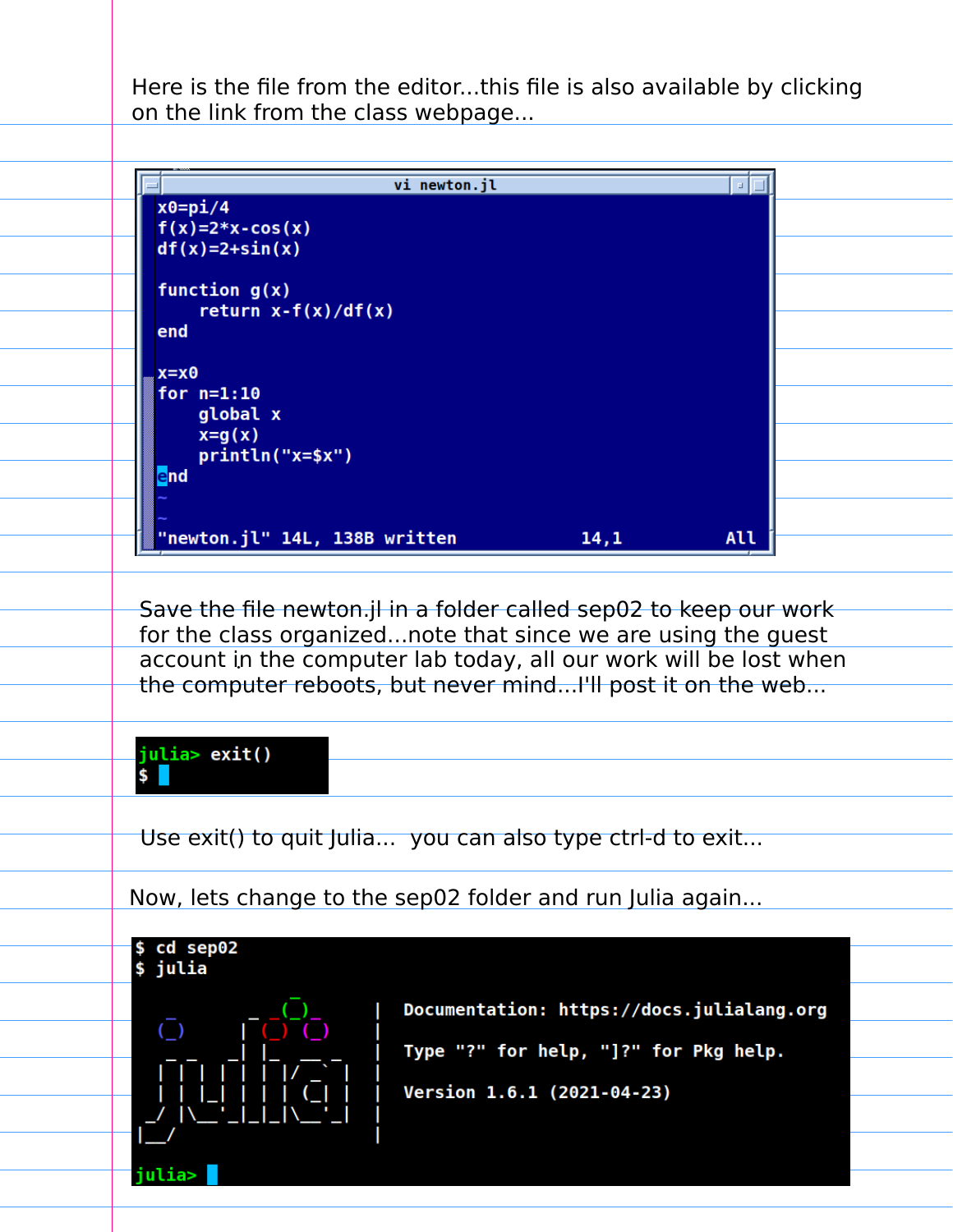|        | To load the file newton.jl type include                                                                                                                                                                                                                                                                                                                                                                                                  |
|--------|------------------------------------------------------------------------------------------------------------------------------------------------------------------------------------------------------------------------------------------------------------------------------------------------------------------------------------------------------------------------------------------------------------------------------------------|
|        | julia> include("newton.jl")                                                                                                                                                                                                                                                                                                                                                                                                              |
|        | press return to run the script                                                                                                                                                                                                                                                                                                                                                                                                           |
|        | julia> include("newton.jl")<br>r Warning: Assignment to `x` in soft scope is ambiguous because a global variable by the<br>same name exists: `x` will be treated as a new local. Disambiguate by using `local x` to<br>suppress this warning or `global x` to assign to the existing global variable.<br>- @ ~/teach/466/2021/sep02/newton.jl:11<br>ERROR: LoadError: UndefVarError: x not defined<br>Stacktrace:<br>[1] top-level scope |
|        | @ ~/teach/466/2021/sep02/newton.jl:11<br>[2] include(fname::String)<br>@ Base.MainInclude ./client.jl:444<br>[3] top-level scope<br>@ REPL[1]:1<br>in expression starting at /x/libb/ejolson/teach/466/2021/sep02/newton.jl:10                                                                                                                                                                                                           |
| julia> | Oh no! There is an error And it fills the screen                                                                                                                                                                                                                                                                                                                                                                                         |
|        | Remember, that Julia includes a just-in-time compiler running behind the                                                                                                                                                                                                                                                                                                                                                                 |
|        | scenes to make things run fast if all those turning wheels and gears<br>get stuck and this is what happensthe verbosity of the error message<br>and stack trace is irritating still, it runs fast when it works, and Julia                                                                                                                                                                                                               |
|        | is generally easier than writing Fortan                                                                                                                                                                                                                                                                                                                                                                                                  |
|        | In this case the error is related to differences between running a script<br>from the REPL compared to from a file All that stuff about soft scope<br>is related to x being used inside a for loop that is not inside a function                                                                                                                                                                                                         |
|        | These problems go away if one uses Julia like a programming language<br>and writes a main function such as one might in Java or C                                                                                                                                                                                                                                                                                                        |
|        | Never mind that right now it is more convenient to work with scripts                                                                                                                                                                                                                                                                                                                                                                     |
|        | The problem can be fixed by adding global x inside the loop to resolve<br>the ambiguity that happens with the soft scope whatever that is                                                                                                                                                                                                                                                                                                |
|        |                                                                                                                                                                                                                                                                                                                                                                                                                                          |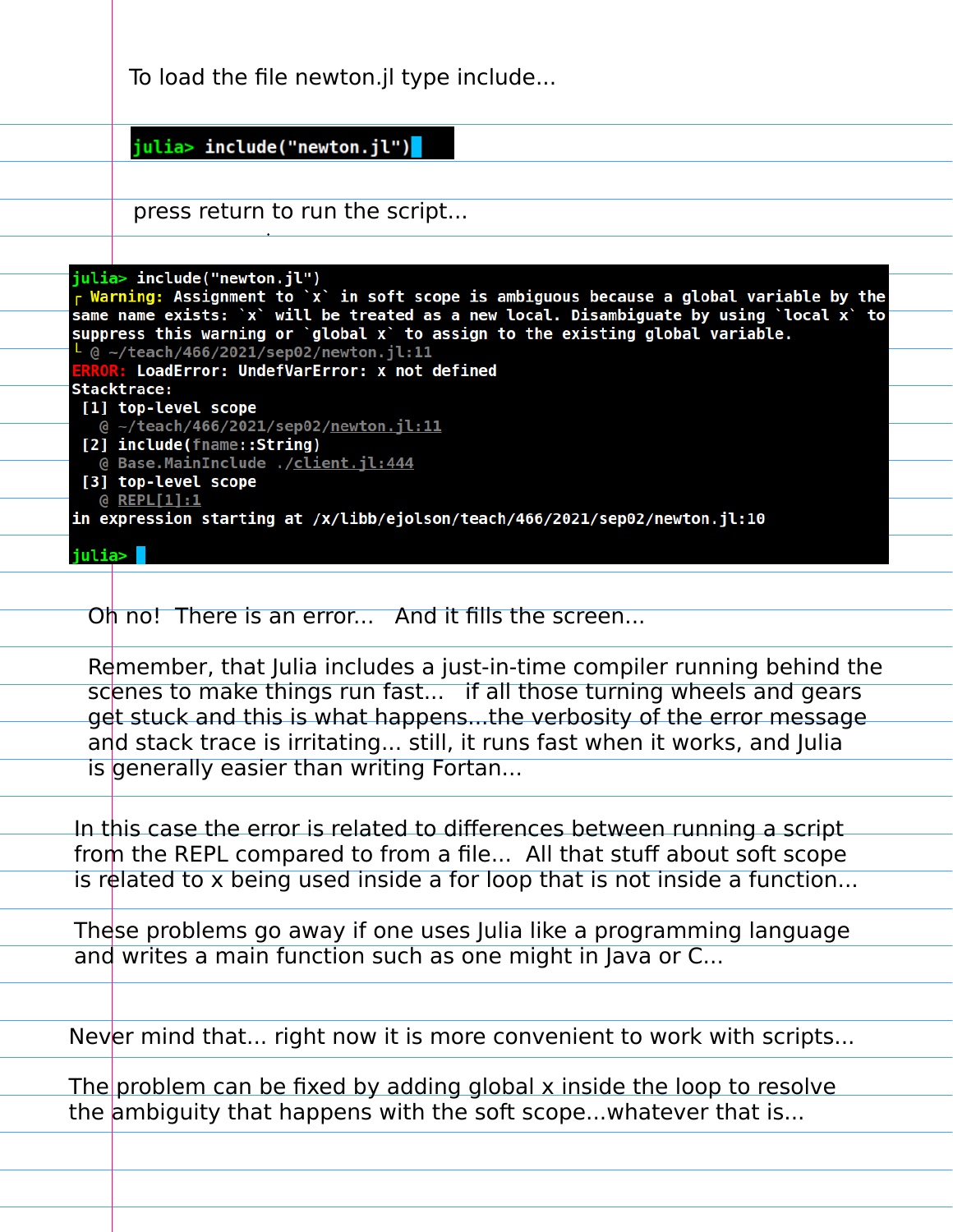## The new version of newton.jl look like

vi newton.jl  $\Box$  $x0 = pi/4$  $f(x)=2*x-cos(x)$  $df(x)=2+sin(x)$ function  $g(x)$ return  $x-f(x)/df(x)$ end o<br>
global x soft scope ambiguity<br>
x=g(x)<br>
println("x=\$x") in the script...  $x=x0$ for  $n=1:10$ end INSERT --All 11,13 Now it's possible to run the script from Julia...julia> include("newton.jl") x=0.46635291863256073 x=0.45023140545751744 x=0.45018361171715576 x=0.45018361129487355 x=0.45018361129487355 x=0.45018361129487355 x=0.45018361129487355 x=0.45018361129487355 x=0.45018361129487355 x=0.45018361129487355 囚 Newfon Fraished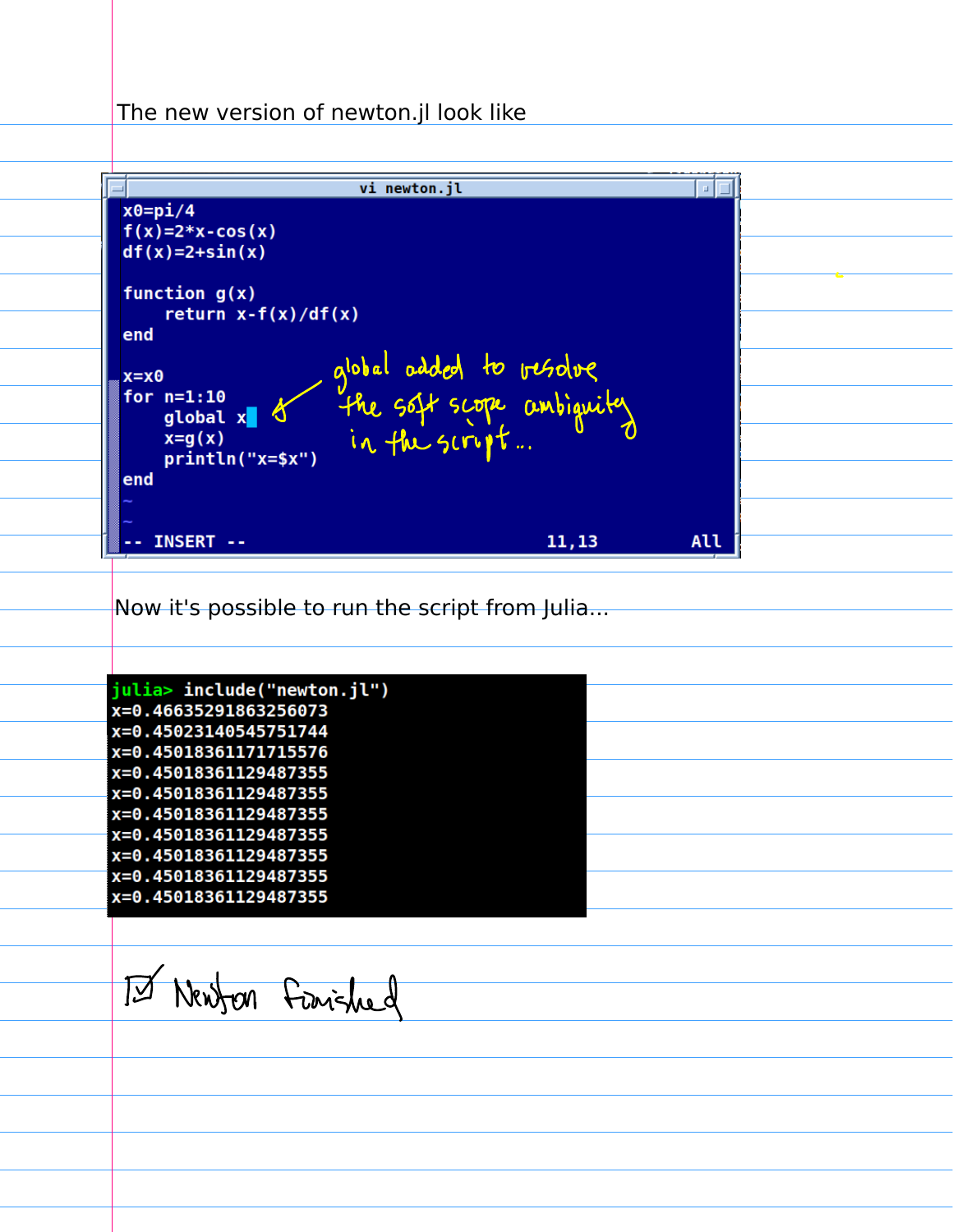Rounding error<br>Example: 3-sig. drgit rounding in derival  $6.12$  $\frac{+5.32}{-}$ 11.44 - 11.4<br>
Tourd + 1.34<br>
to 3.5ig<br>
degits 12.74 - 2 12.7  $(34)$  $+5.32$  $(a, b)$ nothing 6.66<br>nothing 6.12  $6.66$ round 12.8  $12.78$ 

Depending on the order in which the number are added one gets a different answer...thus addition no longer satisfies the usual rules of algebra once rounding is taken into account...

General rule: Add the smaller numbers first to get the more accurate answer.

Let's try to make an example on the computer...